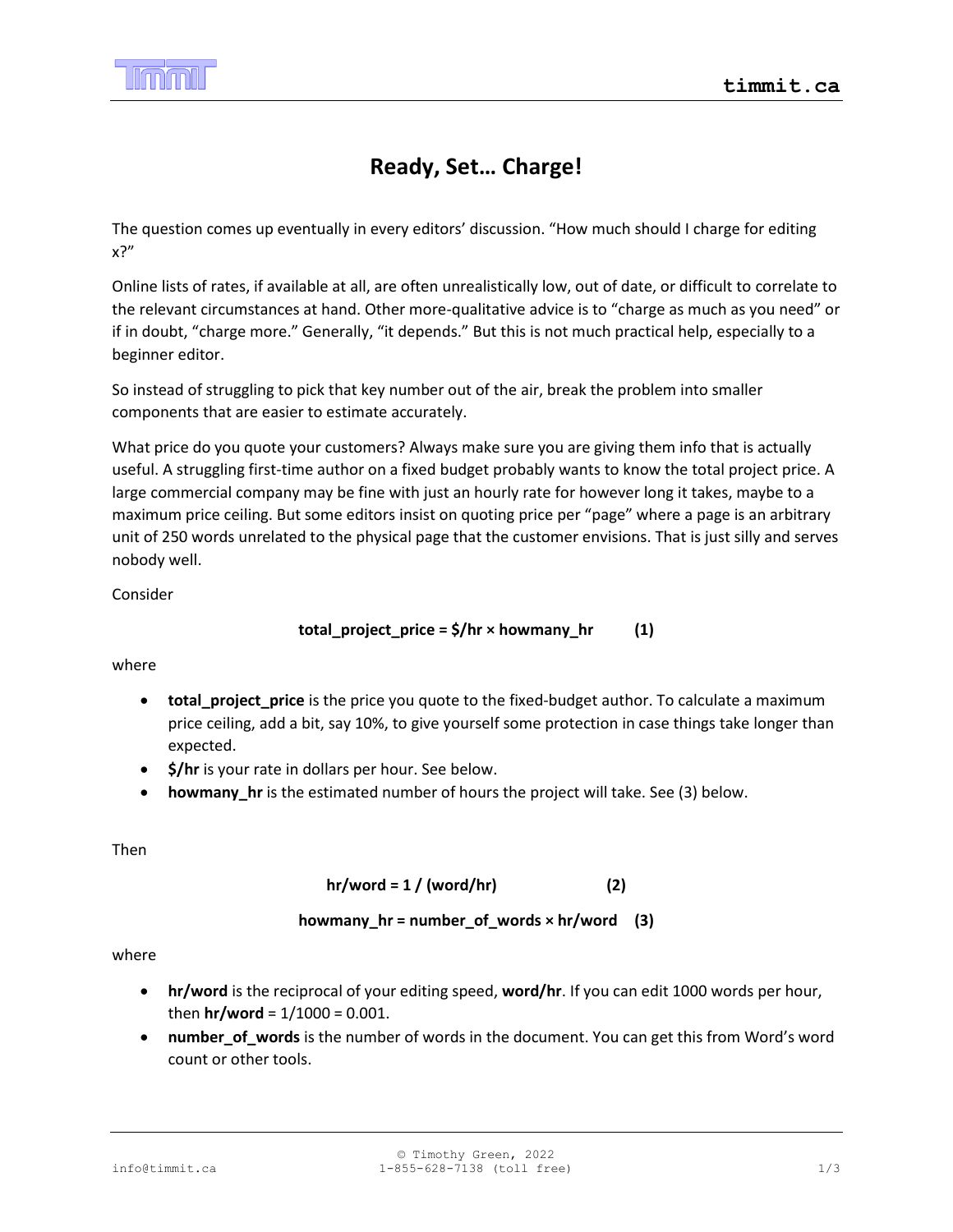Your editing speed (**word/hr**) is a function of these variables:

- **type of editing.** You will probably be able to proofread faster (higher **word/hr**) than you can perform substantive editing. On-screen editing might be faster than physical markup. And editing XML or Latex could be faster or slower than straight text in Word.
- **state of the document.** You will probably be able to edit a polished document faster (higher **word/hr**) than a rough first draft.
- **your experience and skill.** You will be able to edit faster (higher **word/hr**) if you already have lots of experience doing so.

You can estimate your editing speed for a new project two ways.

- Keep records of every bit of editing you do: number of words, time it took, type of editing, state of the document. Calculate **word/hr** for each. Then use that experience to find the closest match to the document at hand. Doing this badly and undercharging several times is good learning experience that will reinforce the incentive to keep good data.
- If you don't have lots of past data, do a sample edit of the actual document at hand. Edit a page or two from different parts of the document while timing yourself to come up with a rough overall editing speed (**word/hr**) for the whole document based on **number\_of\_words**. Consider sections with figures, tables, reference lists, and indexes as well as straight text if these are included in the scope of editing.

Your rate, **\$/hr**, is what you charge for your time. It is a function of range and increment.

Your rate should be in the **\$/hr range** that is a combination of three factors:

- **industry sector.** A first-time author probably has a much smaller budget than a large company. Magazine publishing may have different price expectations than book publishing or the nonprofit sector. Determine the range by consulting other editors in the sector. Sometimes customers will provide hints.
- **geographical area.** Rates in the US or overseas may be lower than rates in Canada everything else being equal. Some variation across regions inside Canada may exist although this is probably fading due to remote work. Refine the range by consulting other editors serving the same area.
- **amount of editor's overhead.** This includes things like income tax, insurance, CPP, office rental, web hosting, and invoicing time among others. These can vary widely depending on your specific circumstances. You must be able to pay your overhead AND make some profit. So, figure out how many hours you work (or would like to work) per month and what all the components of the overhead cost per hour. Your rate must be higher than this minimum for you to make any money.

Once you have determined an appropriate rate range, adjust your **\$/hr** rate by these project-specific **increments** if they apply.